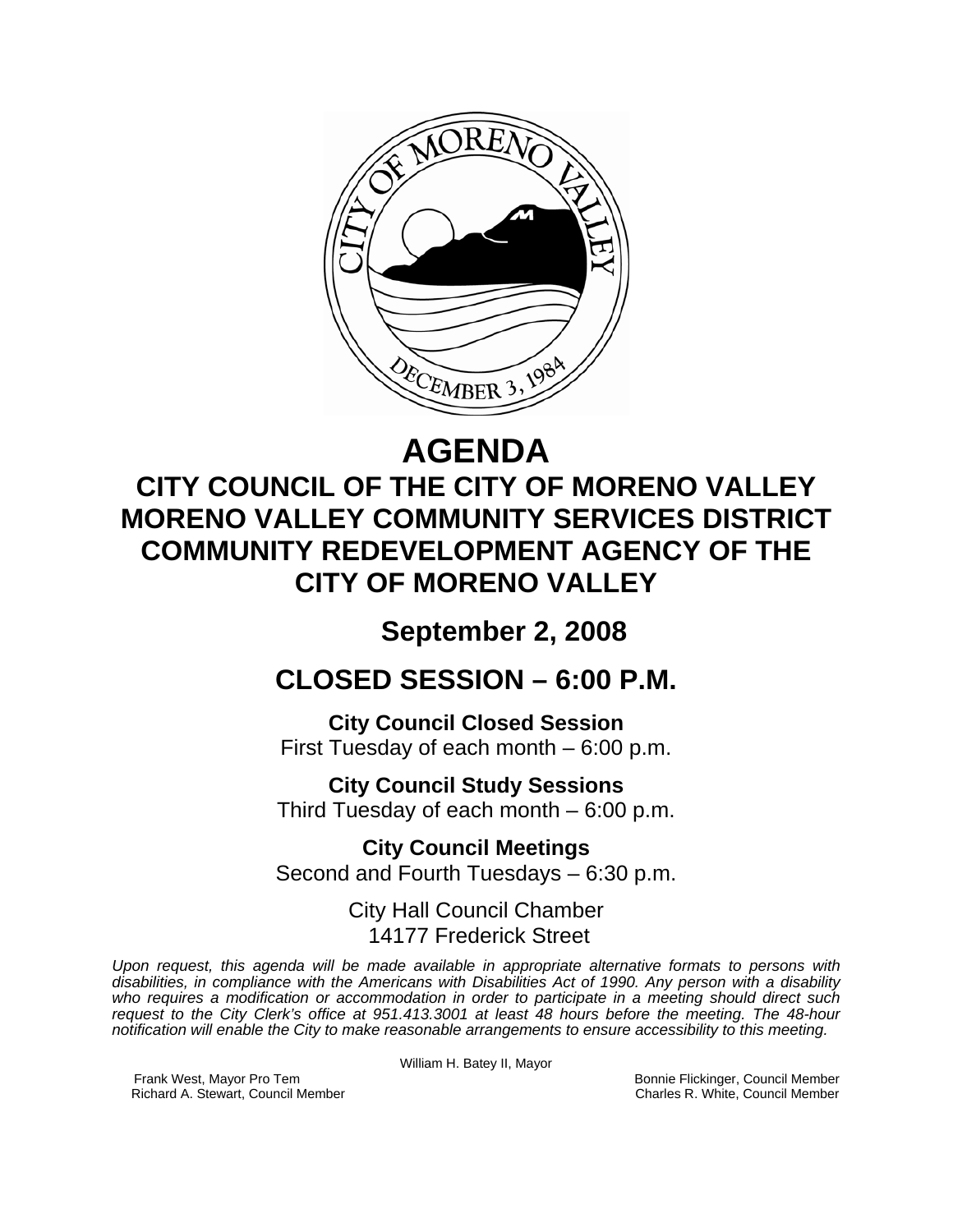#### **AGENDA MORENO VALLEY CITY COUNCIL MORENO VALLEY COMMUNITY SERVICES DISTRICT COMMUNITY REDEVELOPMENT AGENCY OF THE CITY OF MORENO VALLEY CLOSED SESSION – 6:00 P.M. SEPTEMBER 2, 2008**

## **CALL TO ORDER**

#### **ROLL CALL**

## **PUBLIC COMMENTS ON MATTERS UNDER THE JURISDICTION OF THE CITY COUNCIL**

There is a three-minute time limit per person. Please complete and submit a BLUE speaker slip to the City Clerk. All remarks and questions shall be addressed to the presiding officer or to the City Council and not to any individual Council member, staff member or other person.

## **CLOSED SESSION**

A Closed Session of the City Council of the City of Moreno Valley will be held in the City Manager's Conference Room, Second Floor, City Hall. The City Council will meet in Closed Session to confer with its legal counsel regarding the following matter(s) and any additional matter(s) publicly and orally announced by the City Attorney in the Council Chamber at the time of convening the Closed Session. The Closed Session will be held pursuant to Government Code:

1) SECTION 54956.9(a) – CONFERENCE WITH LEGAL COUNSEL – EXISTING **LITIGATION** 

| a) | Case:<br>Court:<br>Case No.: | Fitch vs City of Moreno Valley<br><b>Riverside Superior Court</b><br>RIC414978            |
|----|------------------------------|-------------------------------------------------------------------------------------------|
| b) | Case:<br>Court:<br>Case No.: | RADOS v. City of Moreno Valley<br><b>Riverside Superior Court</b><br>RIC425323            |
| C) | Case:<br>Court:<br>Case No.: | Mireles & Beeler v. City of Moreno Valley<br><b>Riverside Superior Court</b><br>RIC433878 |
| d) | Case:<br>Court:              | Monaco v. City of Moreno Valley<br><b>Riverside Superior Court</b>                        |

Case No.: RIC428221